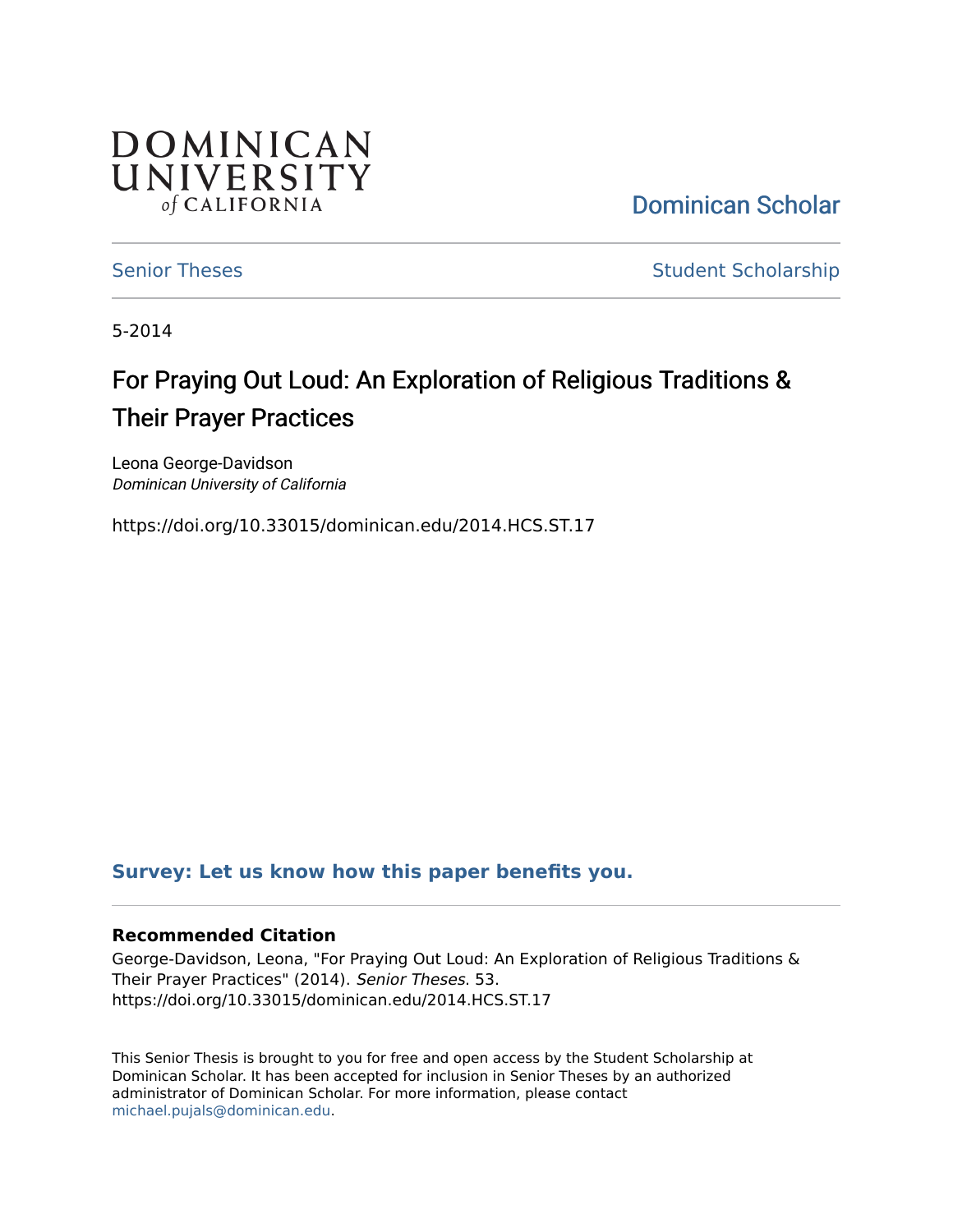# FOR PRAYING OUT LOUD An Exploration of Religious Traditions & Their Prayer Practices

# A senior project submitted to the faculty of Dominican University of California In partial fulfillment of the requirements of the Bachelor of Arts in Humanities and Cultural Studies

By Leona George-Davidson San Rafael, CA December 9, 2013

Gay Lynch, Ph.D. Cand. Advising and Retention Services

Assistant Professor, Religion Director, Humanities and Cultural Studies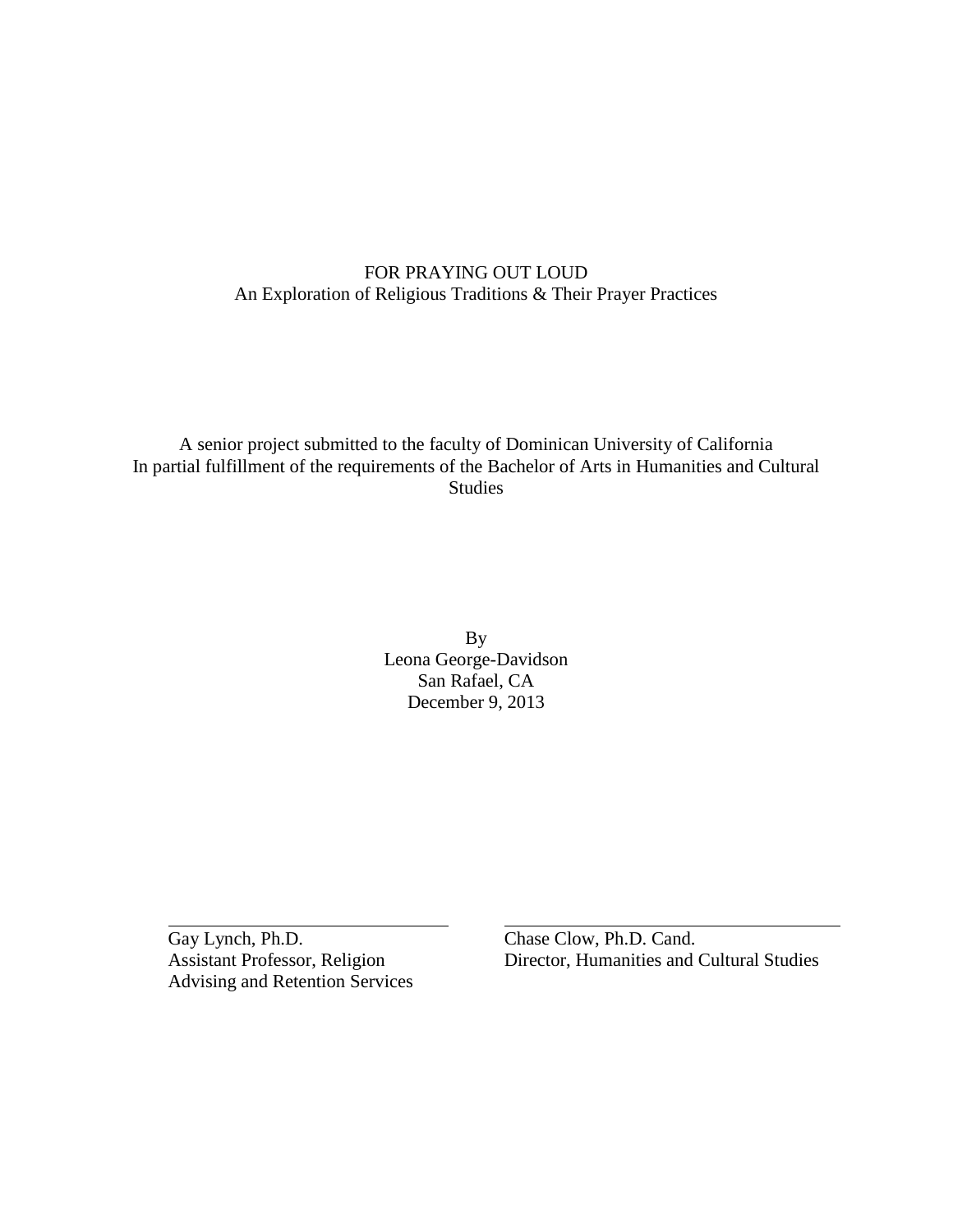Religions and their prayer practices are an integral part of the history of our world and are an important source of community and individual spiritual development. Religions serve as a community resource for compassion and empathy toward others, an organizing force for community wellness and solidarity, and a safe haven to explore one's own spiritual journey and purpose in life. There are emotional, moral, logical, and spiritual aspects to all religious traditions and when we have an understanding of not only that which we believe and practice, but also an understanding of that which others believe and practice, we can begin to see a pattern in what we have in common – at home and across the globe. As noted by Diana Eck, in her "Harvard Thinks Big: Religion in the Age of Pluralism" 2012 address, "Religious literacy is critical, not just for those of us who make a business of it, and not just for those of us who think of ourselves as spiritual or religious, but for all of us, no matter what you intend to do in life or where you intend to live."

By increasing religious literacy, my project addresses the need for people of many (or no) faiths to come together and create what we might call a multi-faith public square. Two ways of accomplishing this is through scholarly investigation and through sharing insights as a result of religious practices. Whichever means are used, the most important things we can learn *from* people of other religions is *about* people of other religions, in order to develop enriching relationships with them as neighbors and citizens.

This project will combine scholarly research and the sharing of voices and insights through the vehicle of an audio podcast titled "For Praying Out Loud, An Exploration of Religious Traditions & Their Prayer Practices." The prayer practice portion of the podcast has

2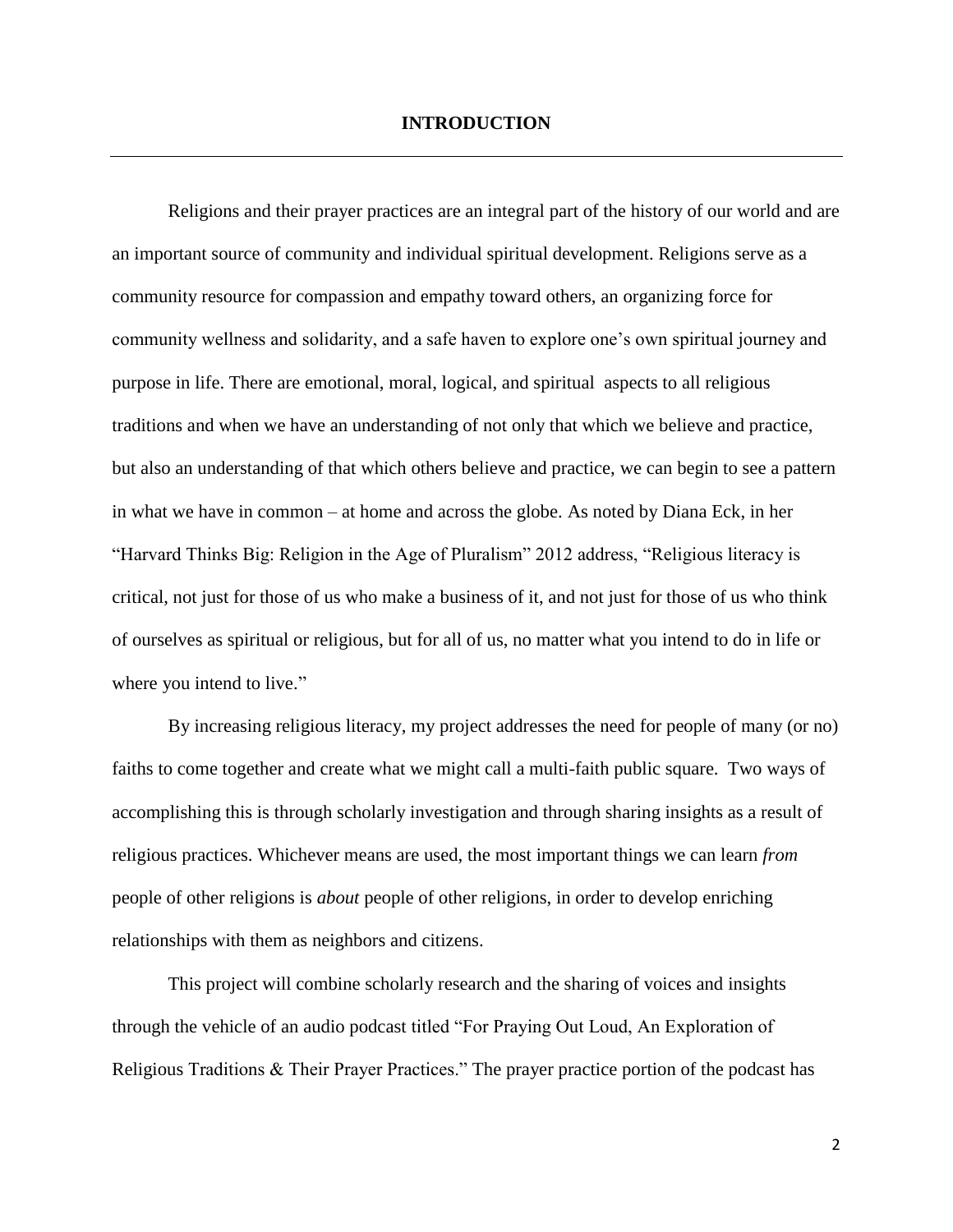the additional potential to provide an opportunity for an interactive glimpse into the variety of ways to access spiritual energy, which may be used and applied in anyone's daily living practices. My research includes the following: a worldview of religions and their prayer practices through philosophical and academic readings; personal insights through recorded interviews with family and friends; and through audio interviews of academic scholars and religious leaders throughout Marin and beyond, including voices of religious leaders from the Marin Interfaith Council's 2013 Annual Prayer Breakfast (which highlighted the Buddhist tradition, the Sikh tradition, the Black Church in America, and the tradition of Islam). Lastly, I will provide an overview of the technical aspects of producing the project as an audio podcast and the steps that are required to bring a project to life from an idea to a fully produced product.

It is important to note what this project is not. I have not set out to answer the questions "Is there a God?" "What is God?" Or even "Why are there religions?" For this treatise I am interested in the fact that there *are* many religious traditions practiced throughout the world, and I thought that if I wanted to know more about them, perhaps others would want to know as well. My purpose in selecting the topic of religious traditions of the world and their prayer practices is to gain, and share, knowledge about the many religious traditions and prayer practices that inhabit our world.

This project is a collaborative effort that includes my professors, advisors, readers and fellow teaching and student colleagues at Dominican University of California (whose ideals are Study, Reflection, Service & Community), the leaders and members of the Marin Interfaith Council (celebrating faith, advocating justice, and building community), my own non-profit, LifeSupportM.org (Young People Making Good Things Happen in the World), and my family and friends.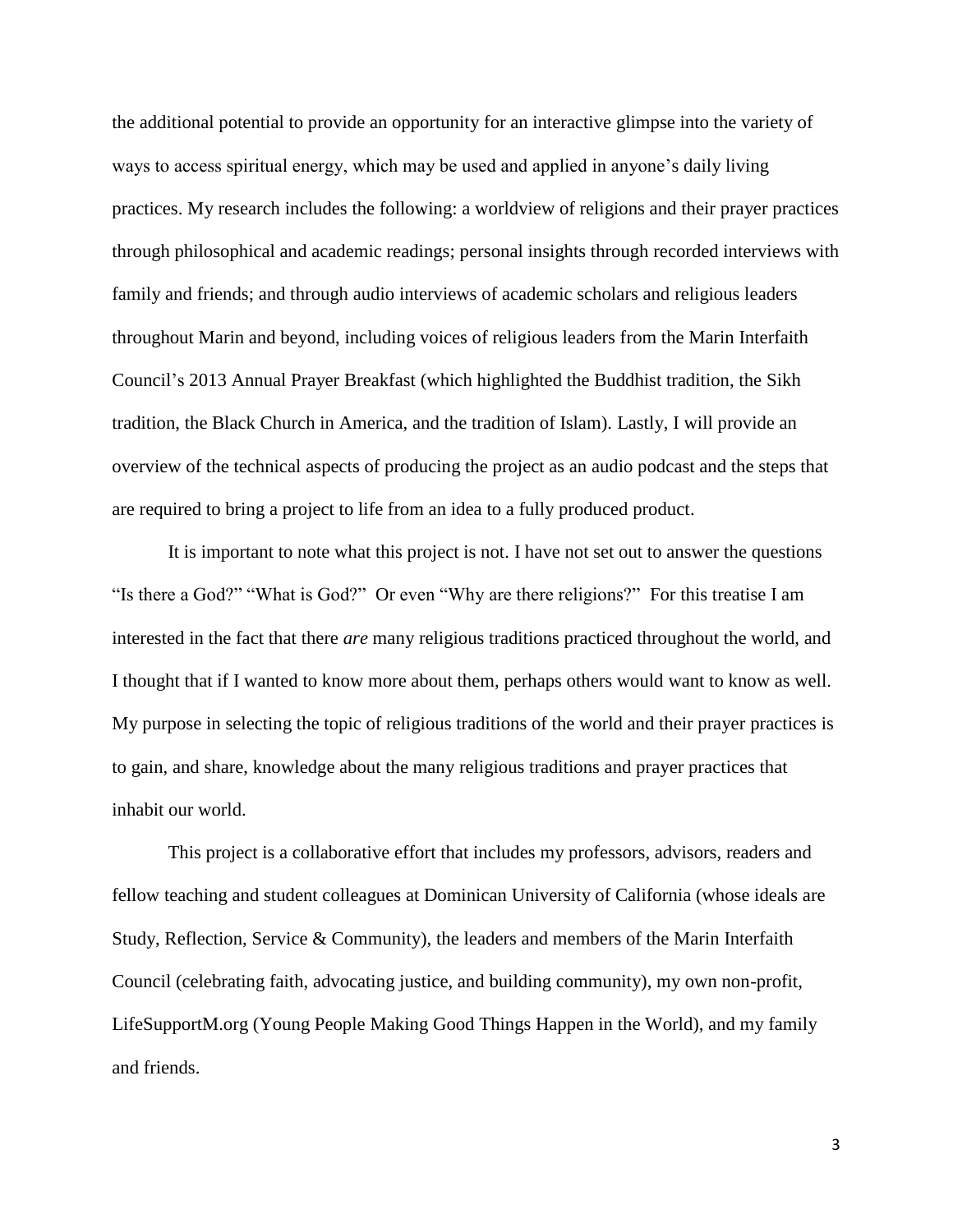In thinking about how this project is situated within the humanities, the best words come from the American philosopher Ralph Barton Perry, who says, "To promote freedom it is necessary to enlarge the span of man's consciousness by acquainting him with the world" with, what Matthew Arnold, the British poet, says, "the best that has been known and thought in the world" (Meyer 6). Therefore, no matter where you are in the spectrum of beliefs and practices, gaining knowledge of and insight into the many religious traditions in the world helps provide insight into the whole of humanity, inclusive of faults and perfection.

#### **Worldview of Religions and their Practices**

Religion is a topic often avoided at parties and the dinner table: passions are aroused, emotions are activated, and tempers flare. Why? Because religion is a very personal concept held dear to our hearts and if anyone disagrees or thinks differently or when someone tries to convince us to think or act in a different way than we were taught or we believe - it can be very difficult to fathom any way other than our own. Oftentimes when a tradition that is taught without the perspective of other existing traditions, the original tradition seems to be the only right tradition, making it a challenge to be open to the idea that other traditions may be just as right as our own.

Even what may seem a lighter topic, prayer, can be a hot button in one's circle of family and friends – and even in political circles. Bring up the topic of prayer in school or prayer in the workplace and voices will rise up to a fevered pitch in less than two seconds flat. It is often best to save the topics and activities of religion and prayer for the privacy of one's own mind, church, synagogue, masjid, or round house. Creating a platform of pluralism that allows for conversation about religions and prayer practices, in a way that is informing rather than conforming, seems to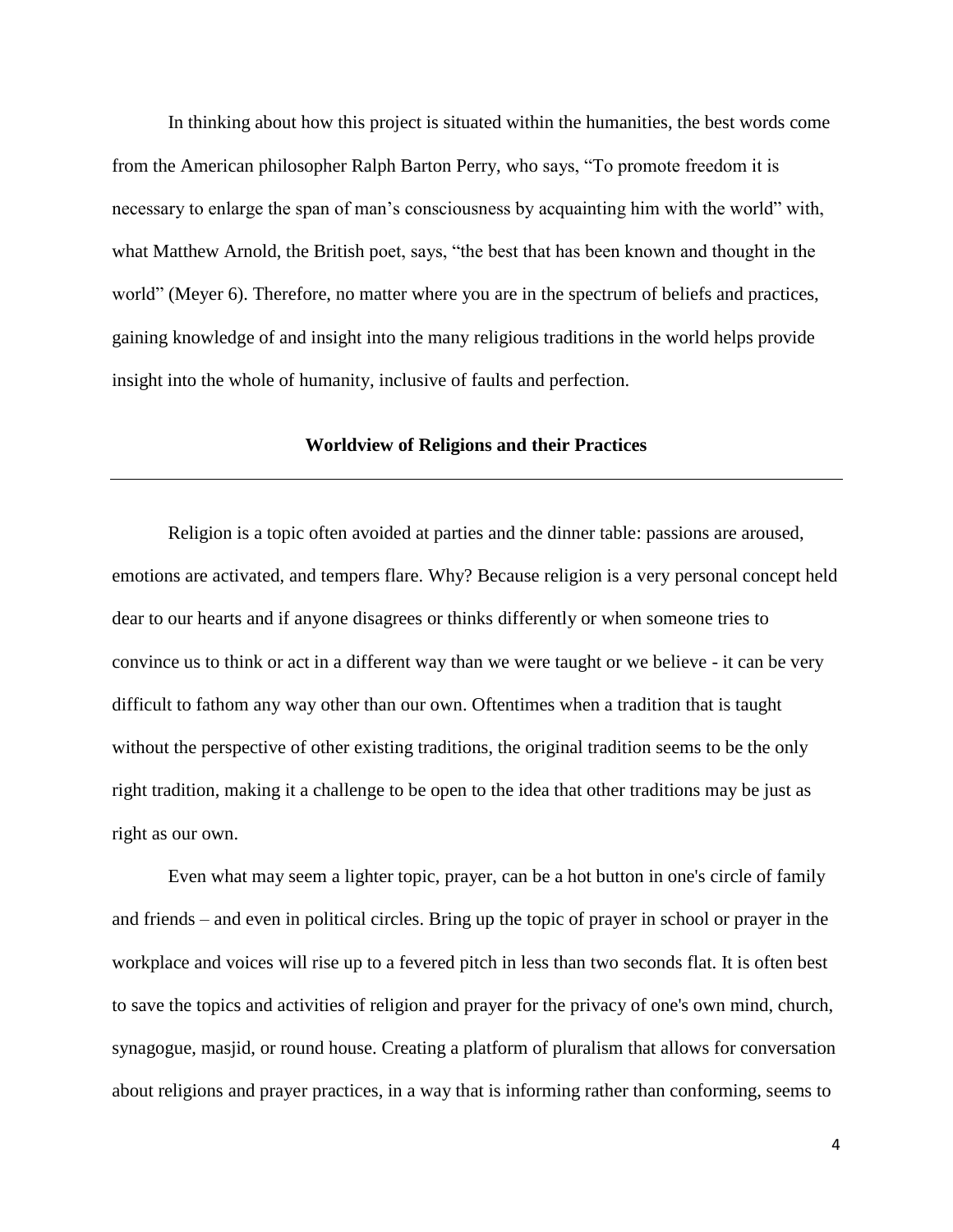be one of life's most challenging tasks. Perhaps when we have an opportunity to know more than only our own way or tradition we will be able to appreciate both the spiritual and historical value of all the religious traditions in the world.

Diana Eck, in answering the question, "What is Pluralism?" on Harvard University's Pluralism Project website, asserts that pluralism is not diversity alone. It is not just tolerance and it is not relativism. It is "energetic engagement with diversity" and "active seeking of understanding across lines of difference." She goes on to argue that pluralism is the "encounter of commitments" and is based on dialogue - speaking and listening, criticism and self-criticism. It is a "commitment to being at the table - with one's commitments." It is obvious that being more than just tolerant is often difficult for humans. We are constantly cut off and disconnected by our shortsightedness and unwillingness to reach outside our comfort zone.

Whether we are in a toleration mode or willingly exploring with open eyes, religions do exist and there is usually some sort of prayer practice involved. Prayer comes in many forms: spoken word, song, dance, writing, chanting, pilgrimage, and quiet meditation, among others. Be it through song, dance, or words, "prayer is action that communicates between human and divine realms" (Zaleski 5). This conscious changing activity helps lift us out of our worry, fear, and over-compensation and gives us the ability to understand that we are connected to each other and the universe at a frequency that we cannot hear or access on an everyday level.

How do Buddhists keep their center about them without need of a God? What does a Sikh prayer sound like? What is it like to experience singing a Black Church hymn? What does it mean to be so devoted to Allah that one would pray five times a day? It is possible that finding answers to these questions might help one discern what it is that one is connected to and to ascertain where one's beliefs are in the spiritual continuum – and how it all fits together in a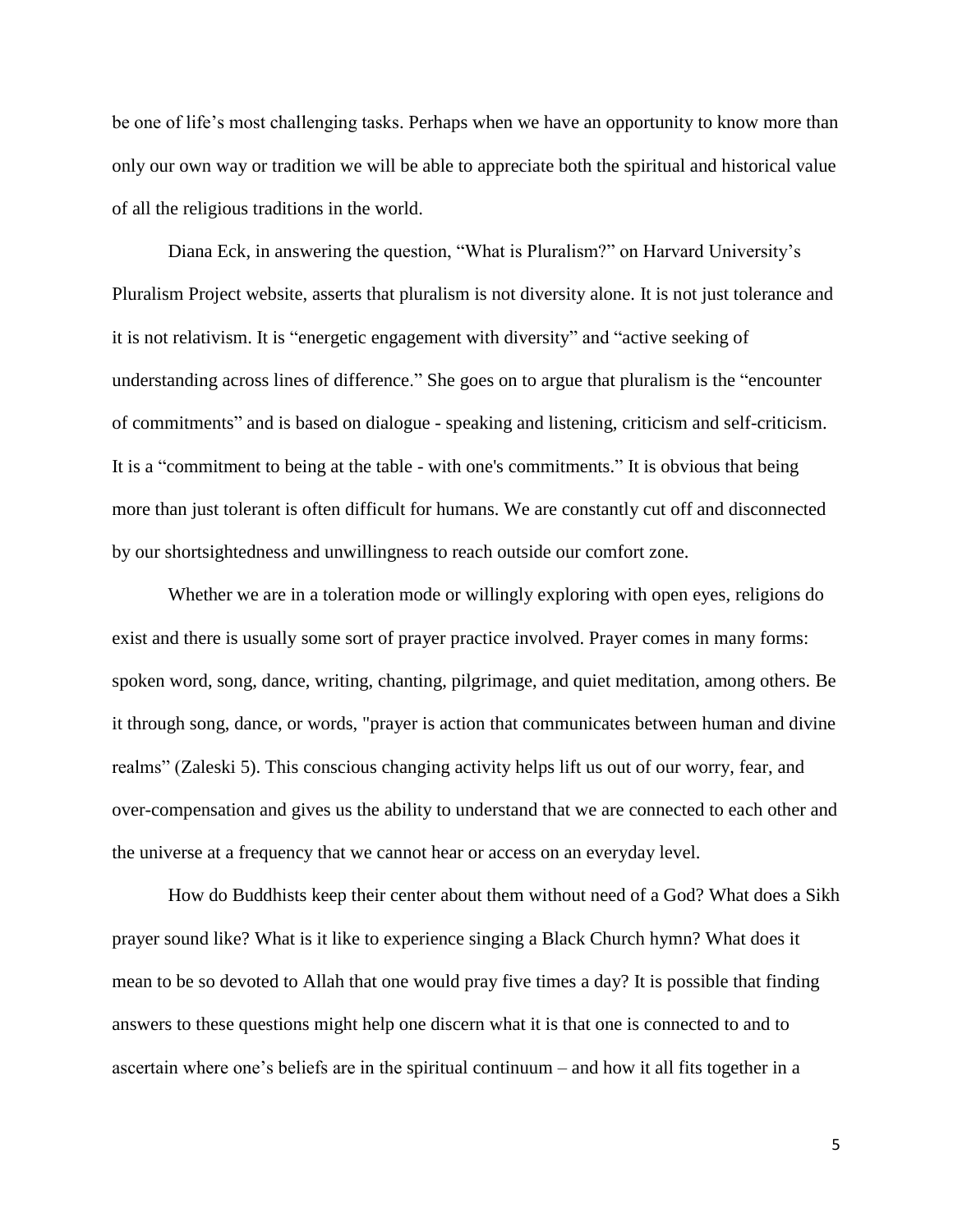symbiotic union of varied mutuality. Huston Smith, in *The World's Religions* says, "What a strange fellowship this is: the God-seekers of every clime, lifting their voices in the most diverse ways imaginable to the God of all men. How does it all sound to Him? Like bedlam? Or, in some mysterious way, does it blend into harmony?" (2). Perhaps this diverse lifting of human voices and prayers to the divine is a cacophonous noise, but looked at in a different way, isn't the song of a flock of birds, the howling yowl of a pack of wolves, and the gushing and rushing of the wind a cacophony of the thriving, living, breathing sounds of life as well?

### **Personal Insights**

I, myself, am interested in and fascinated with the many religious traditions that exist in the world because throughout my life I have been involved in many and exposed to many more. As a child I was christened Catholic, attended a Black Baptist church, and learned about Judaism, Hare Krishnas, and Rastafarians. As an adolescent I was baptized Mormon and as a young adult I practiced Buddhism and eventually professed Atheism. In adulthood I embarked on a journey to find out my true spiritual identity and explored many more traditions, including Scientology, Brahma Kumaris, New Age, and even Twelve Step. This varied spiritual journey helped me come to the realization that I am a multi-faith person who is fascinated with the intricacies of all religious traditions and who strives to practice inclusivity and understanding above all else. "The modern study of religion, in describing the forms that religions and symbolism express, gives shape to the language of life - the language of images and actions. If we can understand the themes that recur throughout religions, then we can more clearly decipher the meaning of life around us" (Smart 28-29). There is a certain power in the scientific method of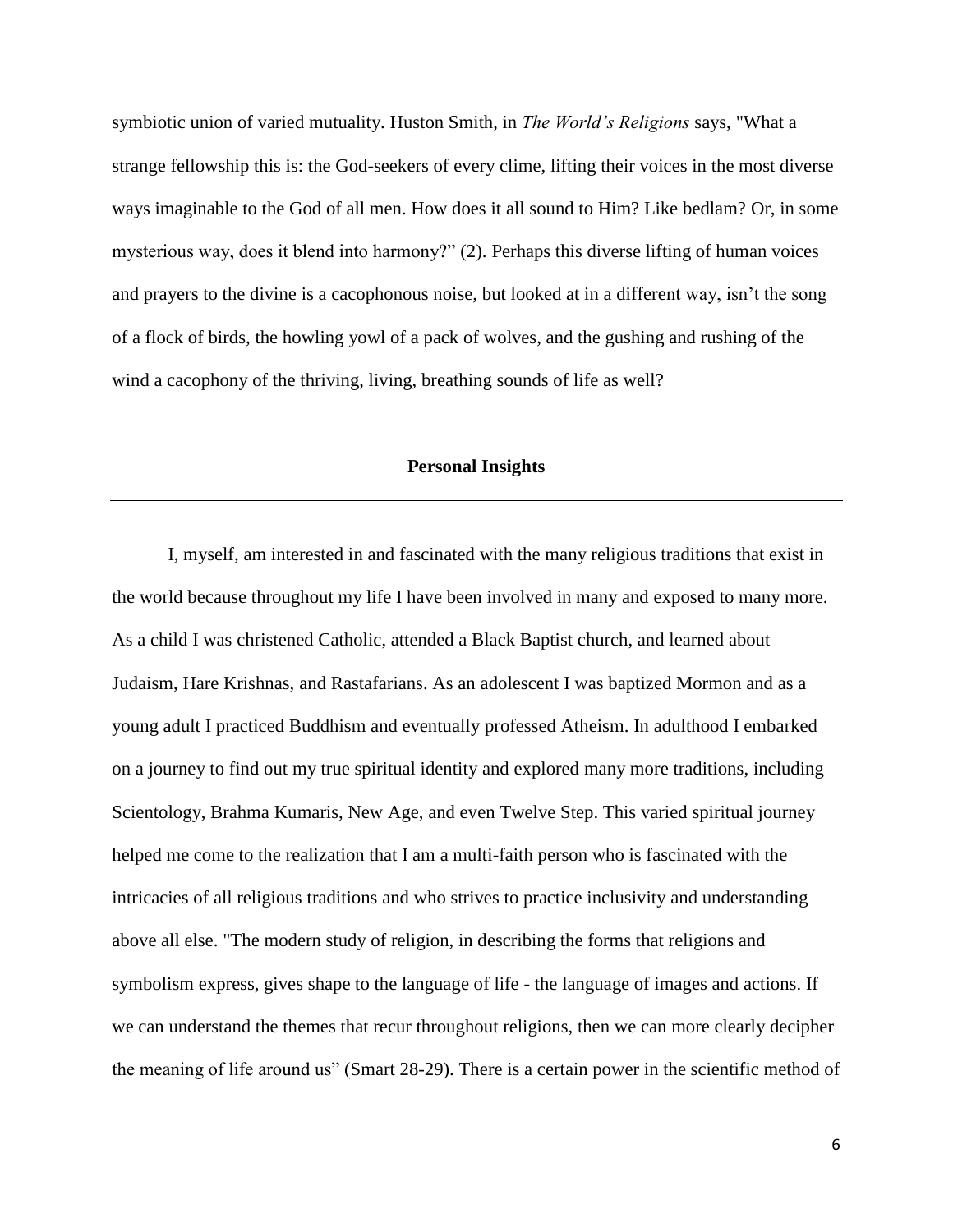observation, and the experiences of my spiritual journey proved to be an excellent petri dish for me to peer into for the discovery of new worlds, new ways of thinking, and new ways of understanding how people connect with one another and with what many call the heavens. I never gave it a second thought that there were many religions and that while I may not agree with some of the actions and tenets of each, I appreciated that they all were formed and founded by the needs of the communities and people in which the ideas sprouted.

#### **Academic Scholars, Religious Leaders, and the Marin Interfaith Council**

Hearing voices and stories from faith tradition leaders helps us form our thoughts and see how each tradition may open the door to communication between cultures and, most importantly, between our own humanness and the divine. "We are [all] spiritual travelers so our destination and our roots are in fact the same" ("Nishkam", *The Source Project*, 2013). Raising one faith and denigrating another does not seem to make sense in this time of growing population and globalism. Coming to a recognition that religions and traditions can co-exist is a necessary step to living peaceably and gracefully with one another. Recognizing and embracing a realization such as this presents a transformative opportunity for humankind to step out of religious isolation and self-righteousness and into an inclusive "multi-faith community" (Lynch 2013) with "a single planetary heritage" (Novak 2013). Our beliefs share more in common than we realize.

Each tradition has its own specific manner by which it approaches its relationship with God (or no god – in the case of Buddhism), but each follows a path toward some sort of individual and communal connection to the divine and seeks a place of solace that can often only be accessed through putting oneself into a state of bliss, focus, or intention. This can also be understood as being in the state of prayer. "Prayer fulfills the need humans have for God, for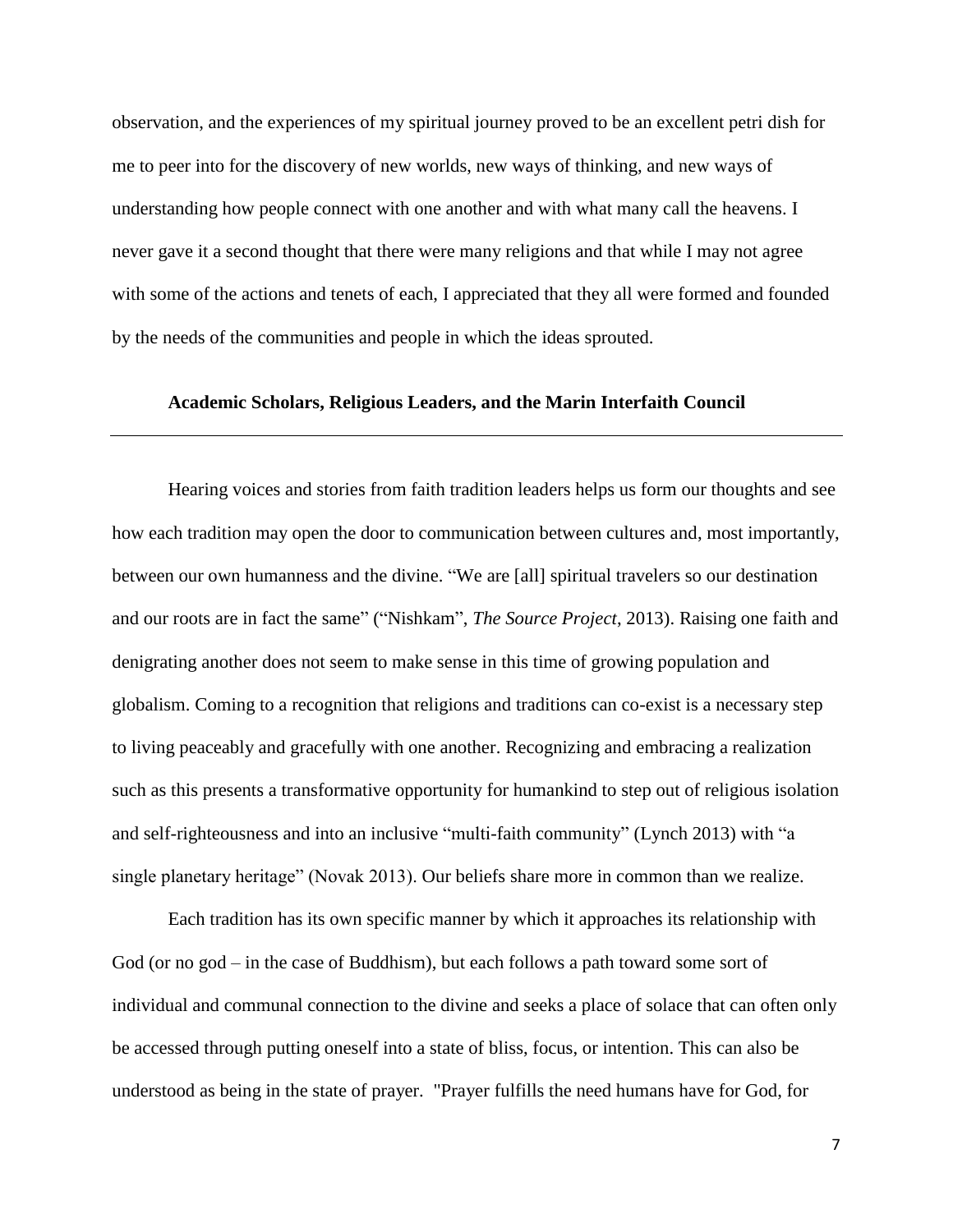inspiration, for affirmation of our own spirits. In prayer, we communicate with the essence of everything that exists, including our own essence" (Ruiz 3). Slowing down our bodies, our breathing, and our thinking, with the activity of prayer and meditation clears a space for new energy and "refreshment" (Brewster 2013) of our soul and mind.

Religious traditions permeate every part of society from the most orthodox of practices to widespread secularization. In running in the Run-or-Dye 5k foot race in the United States one might be surprised to find that there is a tradition of throwing colored powders in the Hindu tradition in celebration of the changing of seasons and the vanquishing of one god over another in their religious tradition. In the *Cambridge Illustrated History of Religions*, John Bowker says, "There is no known society in the world in which religion has not played a part..." (28-29). Whether it comes in secular form or pure orthodoxy, religion permeates every culture across the world and it connects us to one another whether we know (or like) it or not. One would hope whether it is the liberation theology of the Black Church, the oneness and inclusiveness of Sikhism, the devotion to Allah of Islam, or the attainment of Nirvana in Buddhism that, as David Wolpe says in *Faith Matters*, "Religion teaches kinship of all human beings, which should tie us together" (54). There is no doubt that humans have a desire to be connected and build communities. Religion and prayer provide a centering focal point for both small and vast communities to become synchronized in thought and purpose for the good of the whole community.

The rituals, rites, and codes of religious traditions and their practices of prayer can be looked at as a path to access one's own personal relationship with spirituality, both individually and communally. Surely, compassionate understanding of the ways and beliefs of others is an

8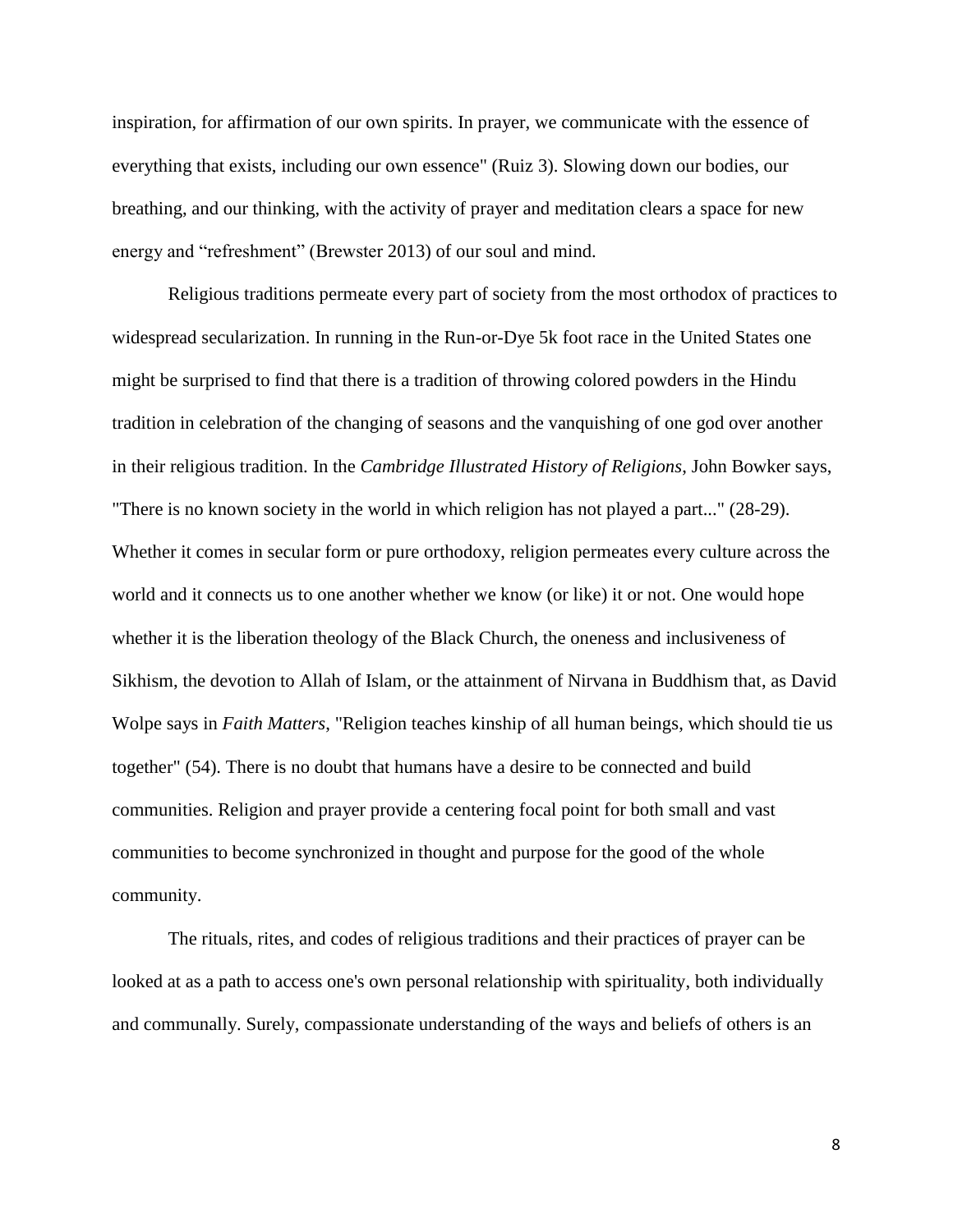important factor in situating the self in the world and the cosmos. As the Buddha put it, "Your suffering is my suffering and your happiness is my happiness" (28).

#### **Technical Aspects of Producing an Audio Podcast**

For this project I conducted eleven individual one hour interviews, both in person and via telephone. All of the interviews were recorded with the use of a mixer and computer using Adobe Audition as the recording software. A Smartphone connected to the mixer with sound cables was used for the telephone interviews. Three main locations were used for the interviews: my home recording studio (telephone interviews), Marin Interfaith Council conference room (inperson and telephone interviews), and at Dominican University of California's radio station, Penguin Radio (in-person interviews, both on live radio and off-air recordings). The four religious tradition segments, Buddhist, Sikh, Black Church, and Islam, were recorded live at the May 2013 Marin Interfaith Council Annual Prayer Breakfast. The Buddhist tradition piece evolved from an on the spot microphone check, as the Buddhist tradition piece was not actually on the program for the day, but the prayer that was sung during the microphone check was so clear and inspiring, that I decided to include the Buddhist tradition in my project.

The individual interviews were a highlight of the project and I enjoyed putting the questions together and conversing with scholars, experts, students, and friends about a crucial subject, that, as I noted earlier, is often avoided so as not to create conflict. One of my interview subjects sent me a note later saying that it was the first time in her life that she had ever talked about religion with anyone and that she came away satisfied and uplifted from the experience.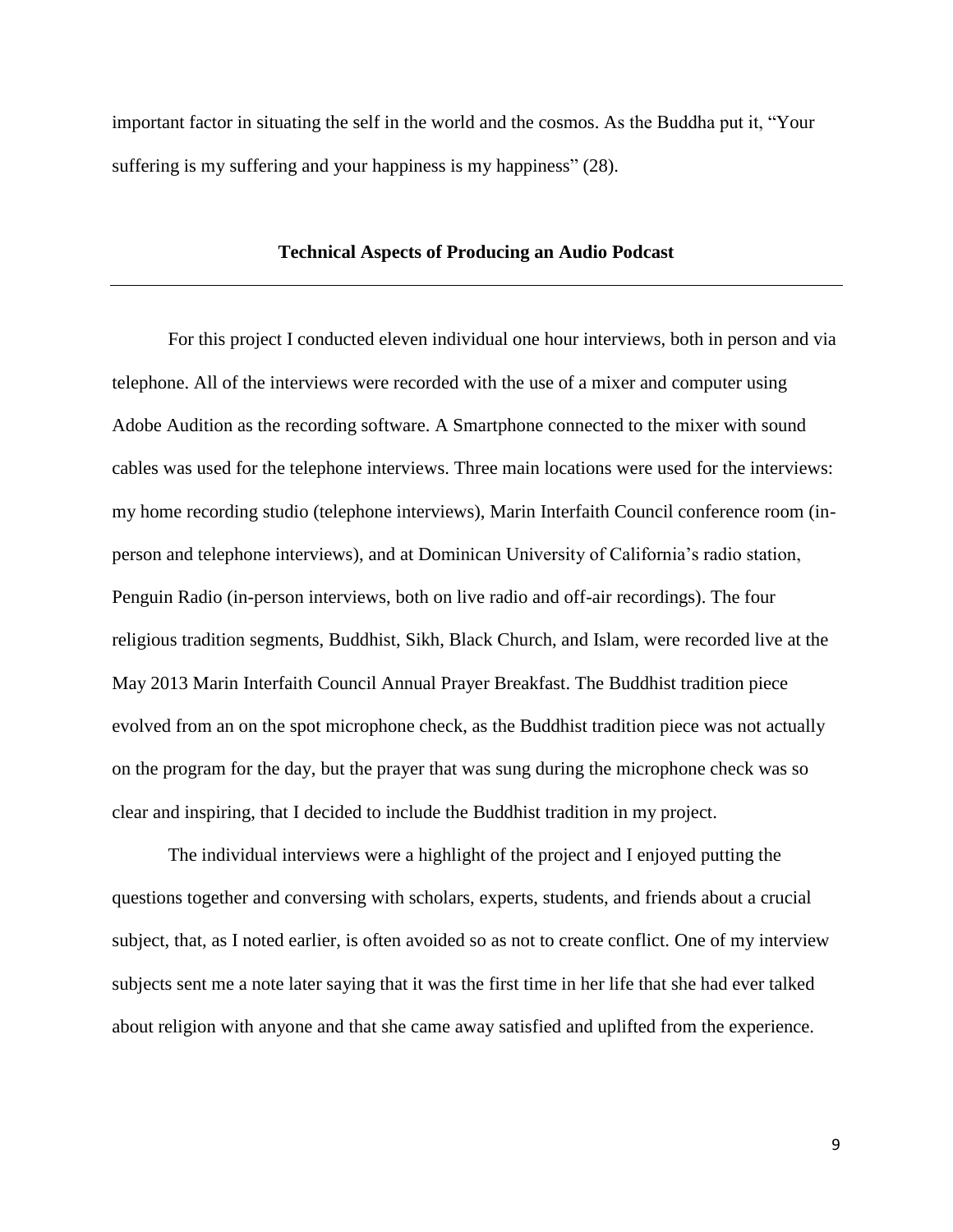Regarding research materials, over sixteen books were used as references, as well as multiple free song websites, YouTube, and my personal music collection to help gather additional sound and voice clips for the production. Each individual interview included one hour of preparation time, and two to three hours of post-production time in addition to the actual interview time. The two hour prayer breakfast necessitated a three hour preparation time and over twenty hours of post-production. It was essential to listen and re-listen, several times again and again, to select the best clips and sound bites for use in the project. In many cases editing for vocal pauses or exterior sounds was needed. In total, it took over one hundred hours to research, write, record, and produce the audio podcast portion of this project.

As you can see, audio project production is a very time consuming and focused activity. I was often in the studio late into the evening and then early in the morning to record, edit, and reedit bits of clips of voices and sounds. It takes a great deal of preparation, production and problem solving to create an audio presentation; there are layers and layers of sound, just as in religious practices there are layers and layers of nuanced rituals and beliefs. The reading, writing, library crawling, internet treasure hunting, and audio editing efforts take great planning, patience, perseverance, and concentration. I will even venture to say that the concentration that it takes to produce an audio podcast for one's senior project is akin to religious fervor and the transformative nature and transcendent power of prayer.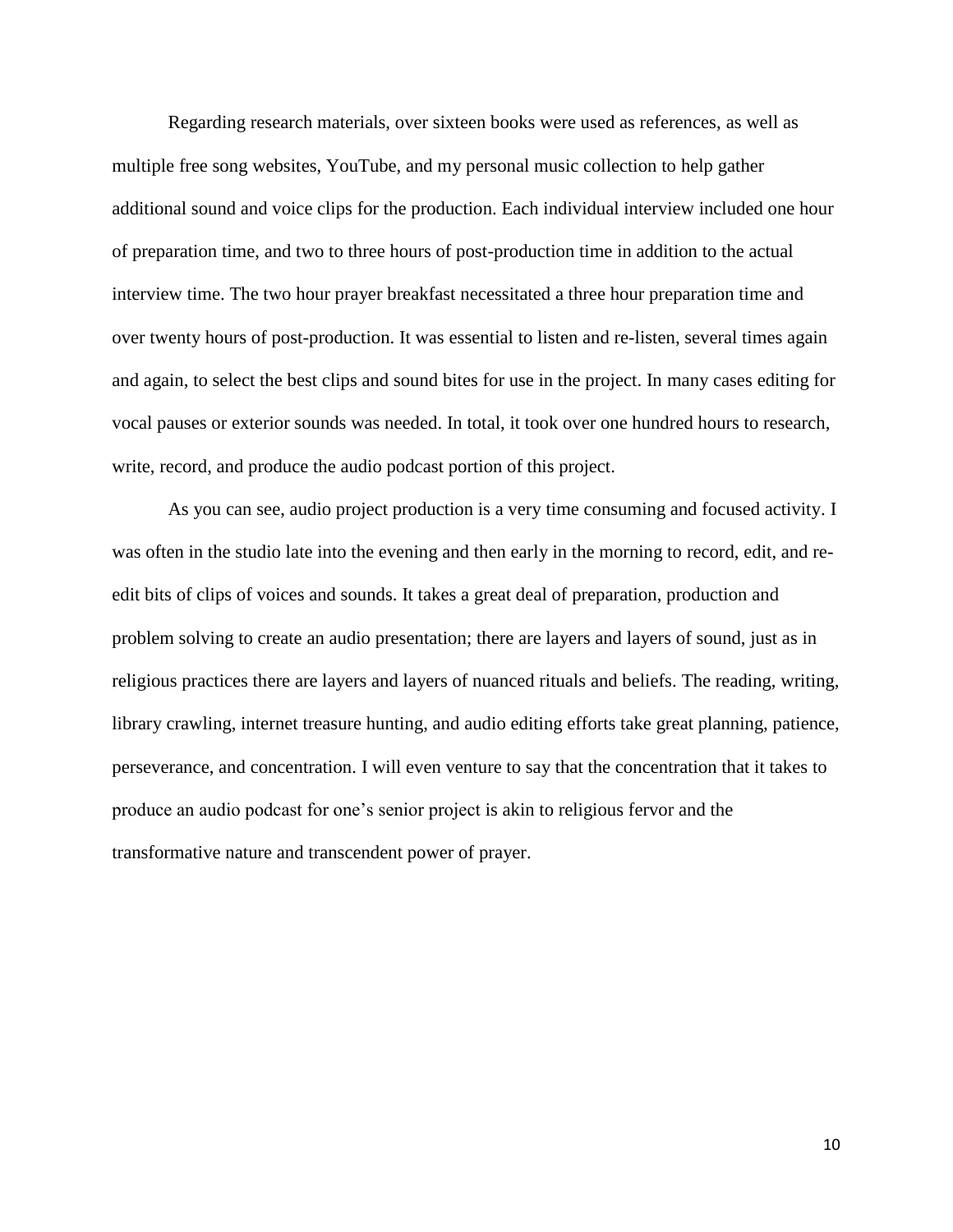#### **Bibliography**

**Any works cited from Printed Materials include page number referenced.**

**All works in the Websites and Audio Resource Section were utilized for audio production.**

#### **Printed Materials**

- Aslan, Reza. *No god but God, The Origins, Evolution, and Future of Islam*. New York: Random House, 2006. Print.
- Bowker, John, ed. *The Cambridge Illustrated History of Religions*. Cambridge, UK: Cambridge University Press, 2002. 28, 29. Print.
- Bukkyo Dendo Kyokai (Buddhist Promoting Foundation). *The Teaching of the Buddha*. 580<sup>th</sup> ed. Tokyo, Japan: Kasaido Printing Co. Ltd. 1989. 28. Print.
- Farrington, Karen. *Historical Atlas of Religions*. New York: Checkmark Books, 2002. Print.
- Hinnebusch. *Prayer, The Search for Authenticity*. New York: Sheed & Ward, Inc., 1969. Print.
- Hopkinson, Deborah. *Sweet Clara and the Freedom Quilt*. New York: Alfred A. Knopf, 1993. Print.
- Jakobsh, Doris. *Sikhism*. Honolulu: University of Hawaii Press, 2012. Print.
- Lincoln, Eric C., and Lawrence H. Mamiya. *The Black Church in the African-American Experience*. Durham, North Carolina: Duke University Press, 1990. Print.
- Linn, Dennis, Sheila Fabricant Linn, and Matthew Linn. *Sleeping with Bread, Holding What Gives You Life*. New York/Mahweh, New Jersey: Paulist Press, 1995. Print.

Lucas, Stephen. *The Art of Public Speaking*. Tenth ed. New York: McGraw Hill, 2009. Print.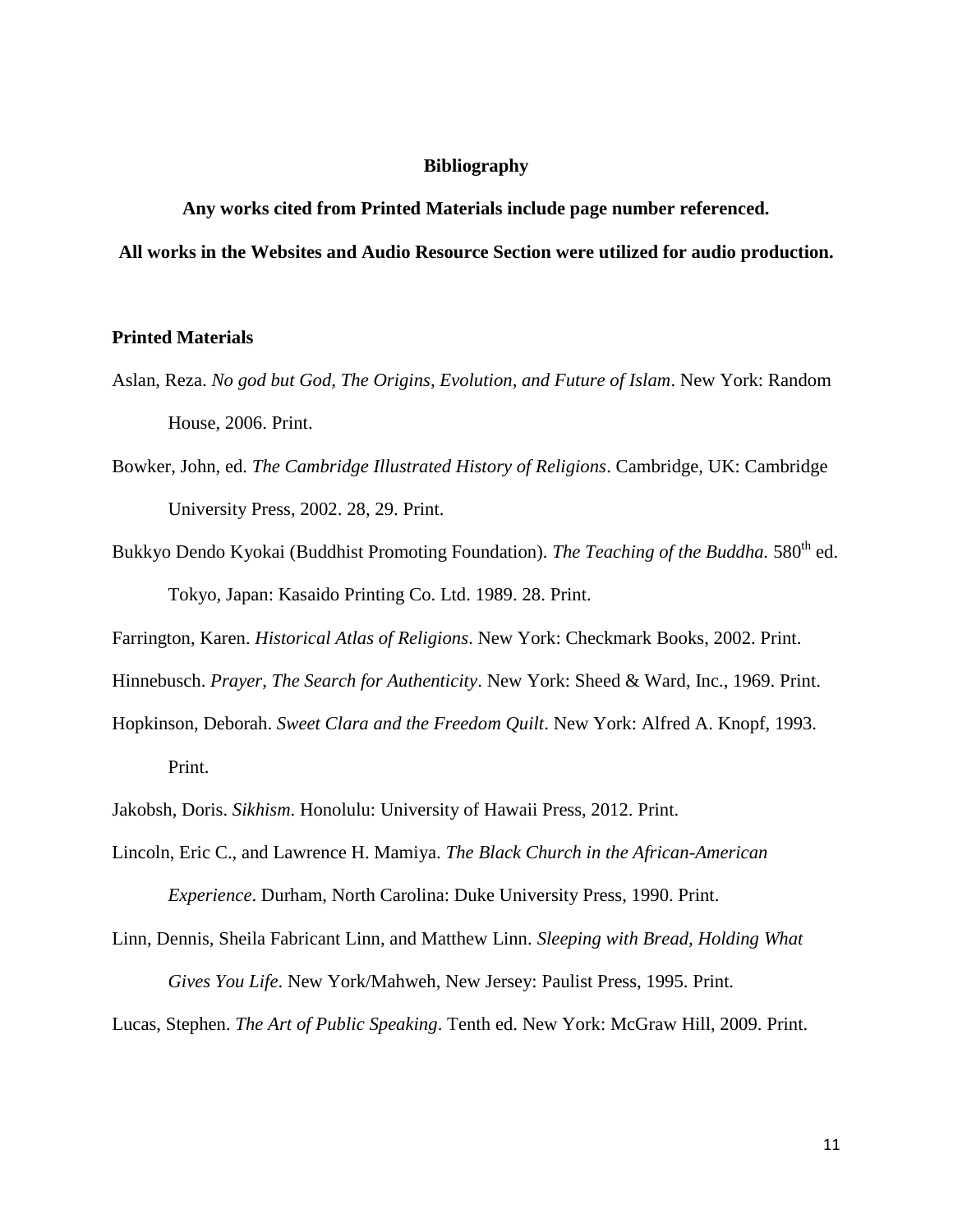- Meyer, Theodore, ed. Greene, author. *The Meaning of the Humanities: Five Essays by Ralph Barton Perry, August Charles Krey, Erwin Panofsky, Robert Lowry Calhoun, and Gilbert Chinard.* Princeton, New Jersey: Princeton University Press, 1940. 6. Print.
- Nouwen, Henri. *Out of Solitude, Three Meditations on the Christian Life*. Notre Dame, Indiana: Ave Maria Press, 1995. Print.
- Prothero, Stephen, *Religious Literacy, What Every American Needs to Know – and Doesn't.* New York: HarperOne, 2007. Print
- Ruiz, Don Miguel. *Prayers, A Communion with our Creator*. San Rafael, CA: Amber Allen Publishers, 2001. 3. Print.
- Smart, Ninian. *Worldviews, Crosscultural Explorations of Human Beliefs*. Second ed. New Jersey: Prentice Hall, 1995. 28, 29. Print.
- Smith, Huston. *The Illustrated World Religions, A Guide to our Wisdom Traditions*. New York: HarperCollins, 1995. Print.

Smith, Huston. *The World's Religions*. New York: HarperCollins, 1991. 2. Print.

Traer, Robert. *Faith, Belief, and Religion*. Aurora, CO: Davies Group, 2001. Print.

Walsch, Neale Donald. *Conversations with God, An Uncommon Dialogue*. New York: G. P. Putnam's Sons, 1996. Print.

Wolpe, David J. *Why Faith Matters*. New York: HarperCollins, 2008. Print.

Zaleski, Philip, and Carol Zaleski. *Prayer, A History*. Boston/New York: Houghton Mifflin Company, 2005. Print.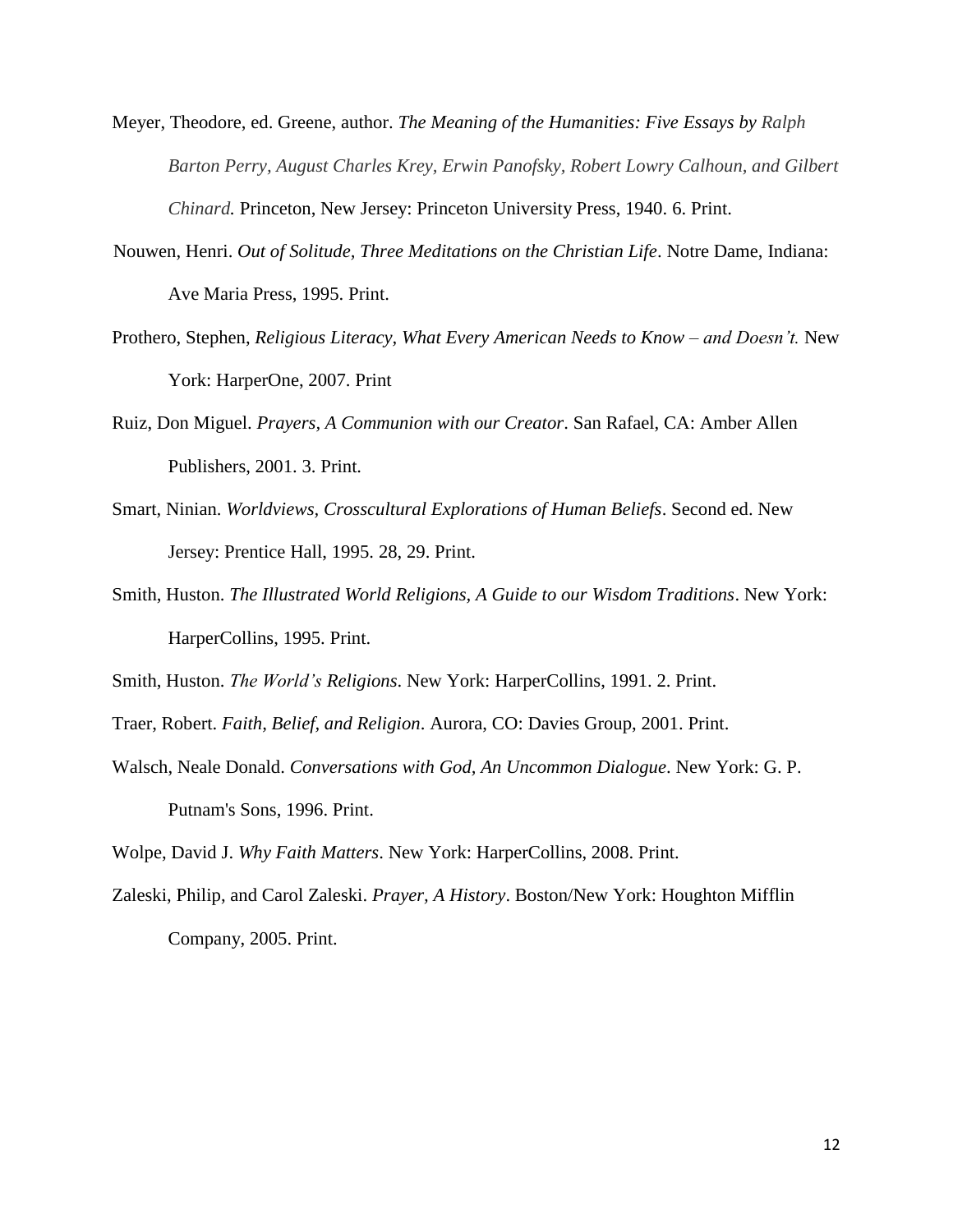#### **Websites and Audio Resources**

#### **Statistics, Articles and Lectures**

"African American Spirituals." N.p., n.d. Web. 22 Oct. 2013.

<http://www.authentichistory.com/1600-1859/3-spirituals/>.

- Eck, Diana. "Harvard Thinks Big: "Religion in the Age of Pluralism"" 30 Jan. 2012. Web. 15 Oct. 2013. <http://www.youtube.com/watch?v=hkgSuuUWdPE>.
- Eck, Diana. "What is Pluralism?" *The Pluralism Project: Harvard University*. N.p., 30 Jan. 2012. Web. 15 Oct. 2013. <http://pluralism.org/pluralism/what\_is\_pluralism>.
- "The Black Church, A Brief History." *African American Registry*. N.p., n.d. Web. 22 Oct. 2013. <http://www.aaregistry.org/historic\_events/view/black-chruch-brief-history>.
- "The Tunes and Beats, before 1865." *Negrospirituals.com*. N.p., n.d. Web. 22 Oct. 2013. <http://www.negrospirituals.com/>.
- Lincoln, Eric C., and Lawrence H. Mamiya. *Religions of the World Demographics*. N.p., 1990. Web. 9 Jan. 2013. <http://www.infoplease.com/ipa/A0904108.htm>.
- About.com. *Religions of the World Demographics*. N.p., n.d. Web. 9 Jan. 2013.

<http://geography.about.com/od/culturalgeography/a/popularreligion.htm>.

Stedman, Daniel. "Faithiest: How an Atheist Found Common Ground with the Religions." *Skeptic Blog*. N.p., 27 Nov. 2012. Web. 9 Jan. 2013.

<http://faitheistbook.com/updates/13608746/daniel-loxton-skepticblog>.

#### **Buddhist Tradition**

"Buddhism." *The Buddhist Center*. N.p., n.d. Web. 14 Oct. 2013.

<https://thebuddhistcentre.com/buddhism>.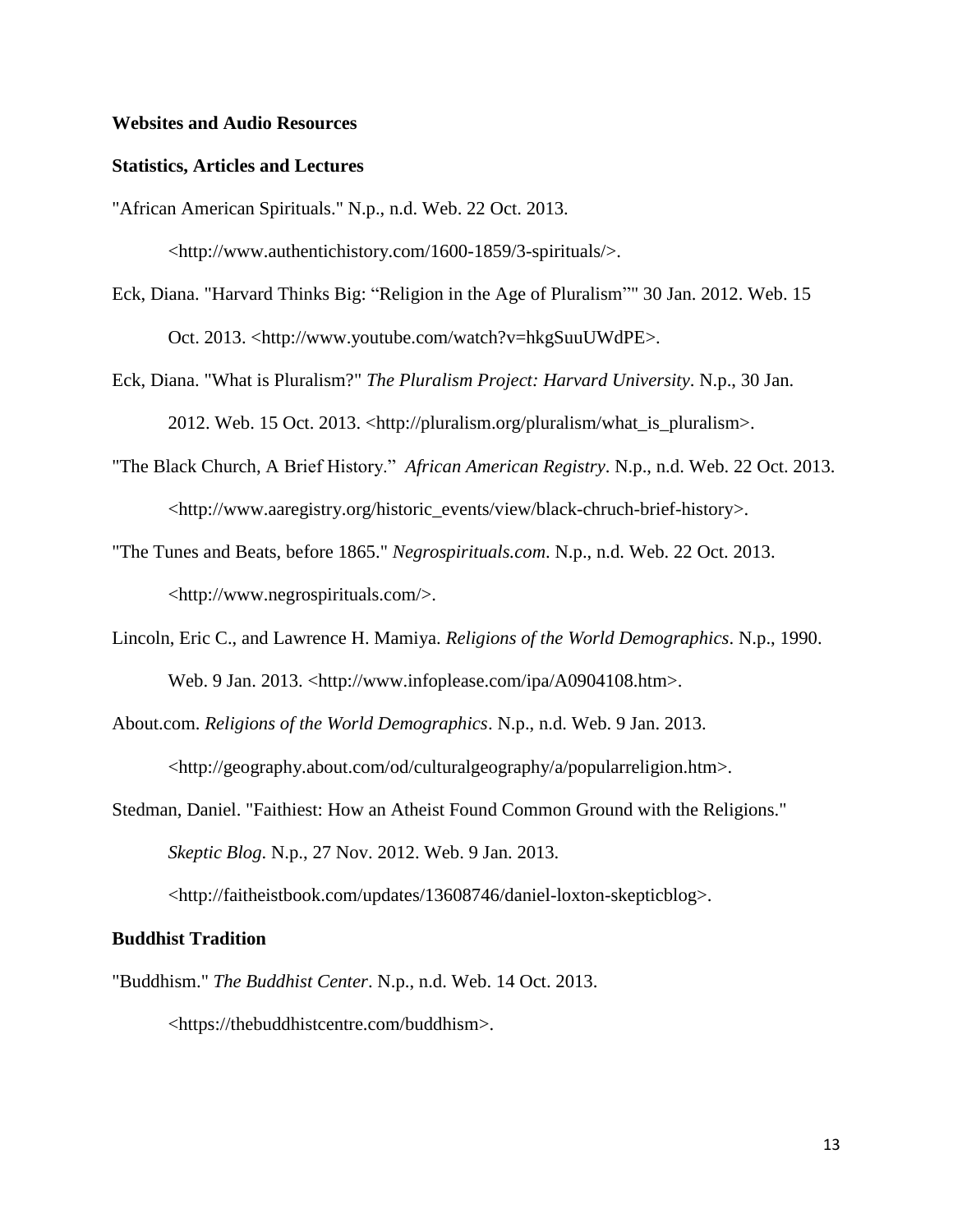- "Do Buddhists Believe In God." *Buddhanet.net*. N.p., n.d. Web. 15 Oct. 2013. <http://www.buddhanet.net/ans73.htm>.
- "Introduction to the Middle Way Meditation." *The Inner Peace Channel*. YouTube, n.p., n.d. Web. 30 Nov. 2013. <http://youtu.be/iBWVtqDs\_WI>.
- "Om Mani Padme Hum." Buddhist Chant. YouTube, n.d. Web. 23 Nov. 2013. <http://youtu.be/iG\_lNuNUVd4>.

"The Middle Path." YouTube, n.d. Web. 23 Nov. 2013. <http://youtu.be/jTUtWt4Epww>.

- "You Were Born for a Reason." *Ichimannendo Publishing Inc,*. N.p., n.d. Web. 15 Oct. 2013. <http://www.i-ipi.com/our-books/you-were-born-for-areason/content/introduction/?gclid=CKjM9IjK\_roCFYY1QgodwCkAEg>.
- Bush, James. "Buddha: A Documentary About Buddhism." YouTube, n.d. Web. 23 Nov. 2013. <http://youtu.be/IvZC4SHtuSM>.
- *God Web - What is Buddhism*. N.p., n.d. Web. 15 Oct. 2013.

<http://www.godweb.org/whatisbuddhism.htm>.

Lama Surya Das. "Buddhism 101: Happiness and the Four Noble Truths." YouTube, n.d. Web. 23 Nov. 2013. <http://www.youtube.com/watch?v=HNZg8f.>.

#### **Sikh Tradition**

"0002 Rehras Sahib." *Bhai Sukha Singh*. http://www.sikhroots.com, n.d. MP3

"26 aug Rehras Sahib." *Sikhi Camp 2010*. http://www.sikhroots.com, n.d. MP3

- "Ardas." *Glorius Years of Gurbani Keertan*. http://www.sikhroots.com, n.d. MP3
- "Keertan Sohila." *Guru Nanak Nishkam Sevak Jatha*. http://www.sikhroots.com, n.d. MP3
- "Mixed Kirtan." *Acapella Jatha Akhand Jaap 8.* http://www.sikhroots.com/audio-mp3/A/152-

acappella-jatha/445-mixed-kirtan, n.d. MP3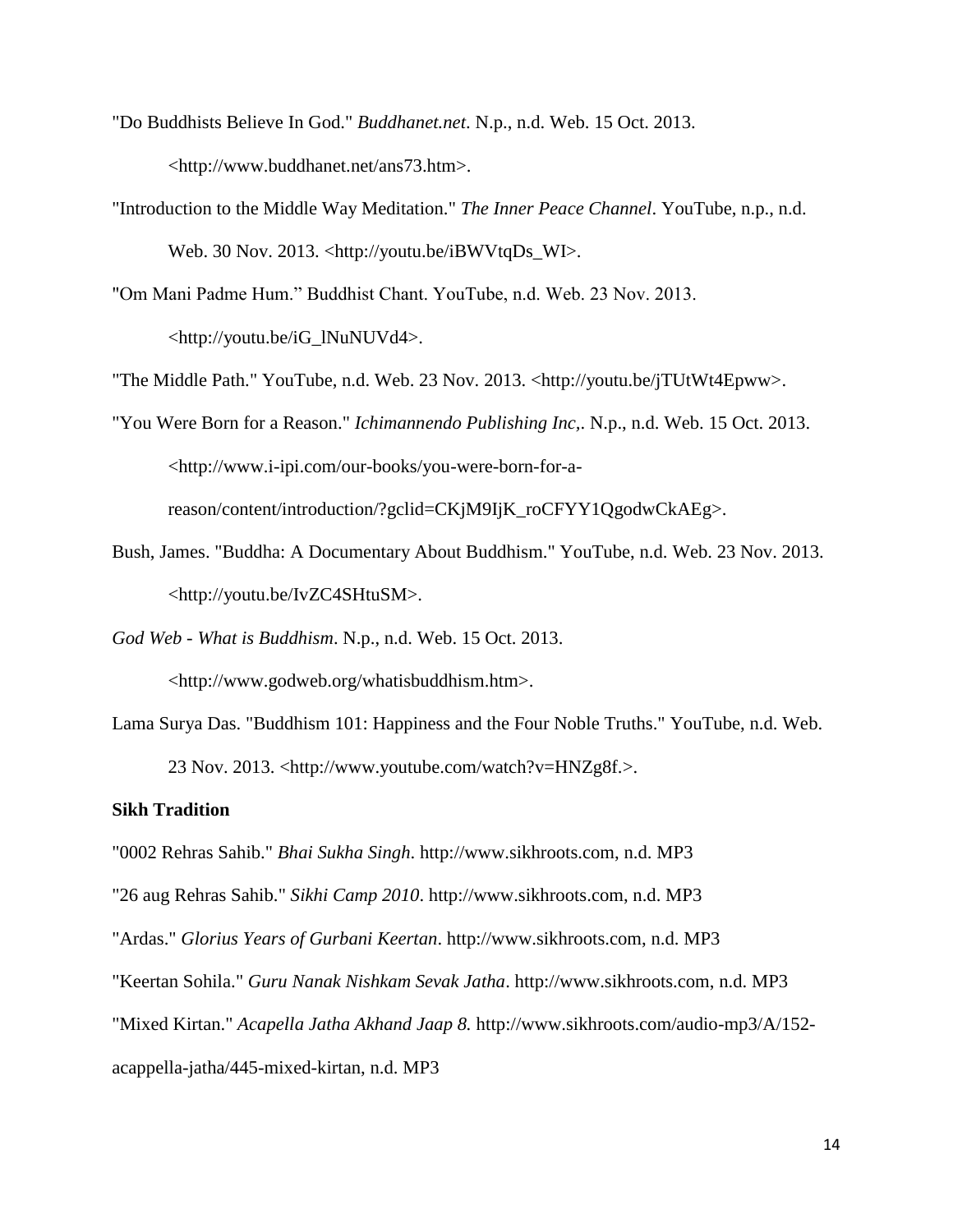- "Nishkam." *The Source Project*. Music by Beant Singh. Commissioned by GNNSJ. Vimeo.Com, n.d. Web. 15 Oct. 2013. <http://vimeo.com/35228487>.
- "Sun Eve Opening Hukamnama." *Sikhi Camp 2007*. http://www.sikhroots.com, n.d. MP3
- "Tabla Video." YouTube, n.d. Web. 7 Oct. 2013.

<http://www.youtube.com/watch?v=9OnPzOyX87E&list=PL299D908F54096812>.

"Thanksgiving Ardas." *Se Kinehiya – Biography of Sant Baba Harnam Singh Ji*.

http://www.sikhroots.com, n.d. MP3

"Tues Morn – Jaap Sahib." *Sikhi Camp 2007*. http://www.sikhroots.com, n.d. MP3

Bhai Gurpreet Singh (Shimla Wale) - Meri Khaloh Mojarey. *Sikhroots.com*. YouTube, 9 Mar. 2009. Web. 7 Oct. 2013. <http://www.youtube.com/watch?v=EbpE6JigWIU&feature=c4-overview-

vl&list=PL299D908F54096812>.

Tarlochan, Bhai. "Gurbani - Kirtan Sohila Sahib." YouTube, n.p., n.d. Web. 7 Oct. 2013. <http://youtu.be/5ML3PPVWHGE>.

#### **Black Church**

- "Swing Low Sweet Chariot." *Etta James*. N.p., n.d. Web. 15 Nov. 2013. <http://youtu.be/HYbRwSjAir4>.
- *Donnie McClurkin - That's What I Believe*. YouTube, n.d. Web. 15 Nov. 2013.

<http://www.youtube.com/watch?v=S1PC0nn-

d6c&feature=share&list=PLnMA5xlbU3g9P4MXbXDQepPr1qAKar7wt&index=3>.

Oliver, Craig. *Breaking the Holding Pattern*. YouTube, n.d. Web. 15 Nov. 2013. <http://youtu.be/7VmAelir0Kk>.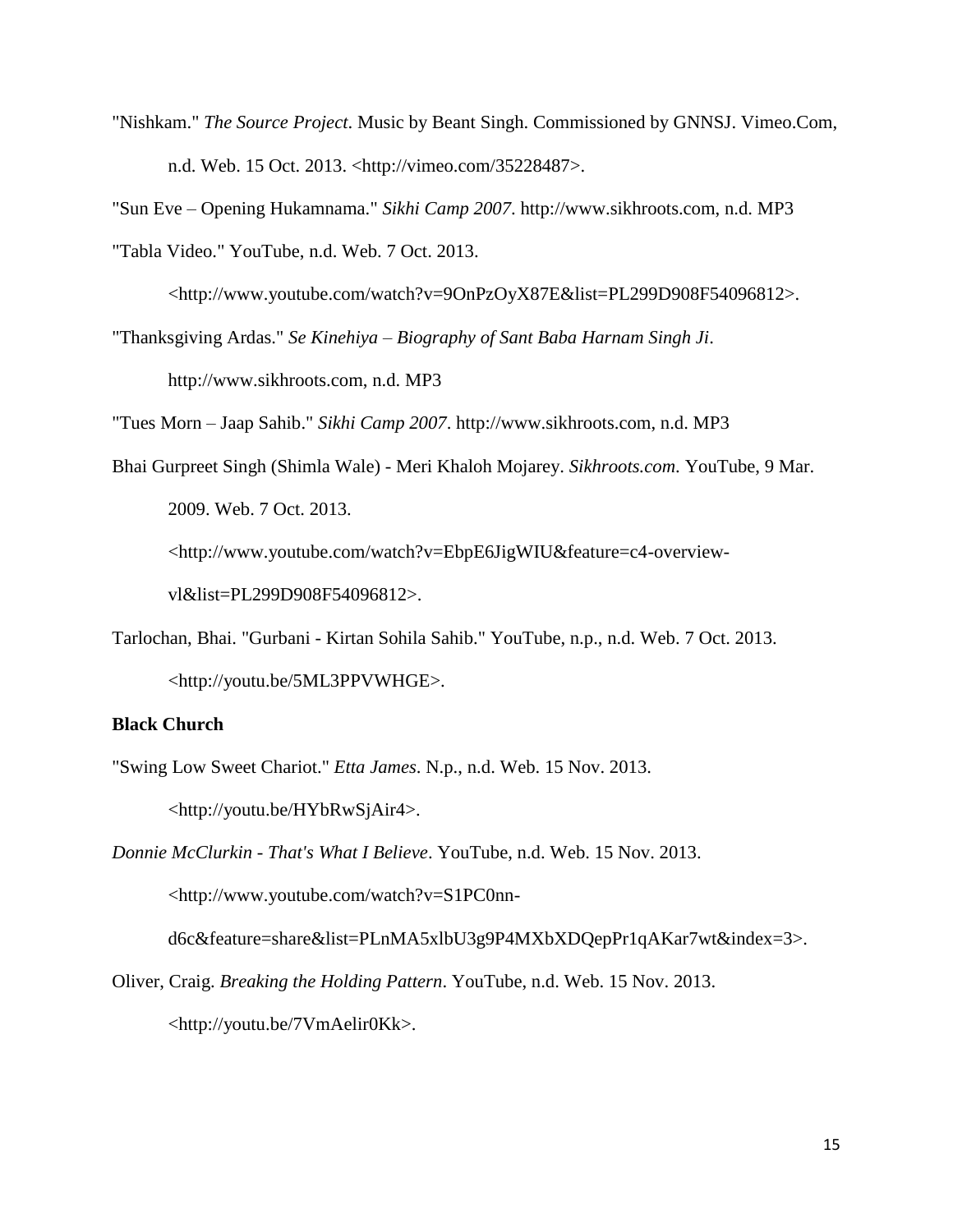- Shepp, Archie. "Hambone." *Archie Shepp Quartet at the Chivas Jazz Fest 2001*. YouTube, 12 May 2011. Web. 15 Nov. 2013. <http://youtu.be/kwVoqPuPufQ>.
- *The Anointed Angels - It's Praying Time*. YouTube, 29 June 2012. Web. 15 Nov. 2013. <http://youtu.be/bDQorENGJi4>.

#### **Islam**

"2007 Zikr Night of Destiny." YouTube, n.p., n.d. Web. 7 Nov. 2013.

<http://www.youtube.com/watch?v=IgDnL9s6kKk>.

- "Islamic Prayer (Salah) Opening Dua." YouTube, n.p., n.d. Web. 7 Nov. 2013. <http://www.youtube.com/watch?v=aaMONhXYsps>.
- "What is Islam A Brief Introduction for Non-Muslims." YouTube, n.p., n.d. Web. 7 Nov. 2013. <http://www.youtube.com/watch?v=oQdGBu4biWU>.

#### **Interviews, Classes, and Lectures**

- Colla, Christel. Spanish Language Tutor, College of Marin, Kentfield, California. Recorded telephone interview. 60 minutes. October 12, 2013.
- Culligan, Cara. Student, Graphic Arts Major, Dominican University of California. 21 Oct. 2013 In-person off-air recorded interview on campus. 60 minutes. 13 Nov. 2013.
- Dubuisson, Marie. Student, Psychology Major, University of California Santa Cruz. Mexico Mission Volunteer and Peer Mentor with LifeSupportM.org. Recorded telephone interview. 30 minutes. 10 Nov. 2013.
- Father Scott Sinclair, Ph.D., Episcopalian Priest and Professor of Religion, Dominican University of California. In-person on-air recorded interview at Penguin Radio studio as a guest on the "Finding Your Voice with DJ Noni" Radio Show. 60 minutes. 1 Nov. 2013.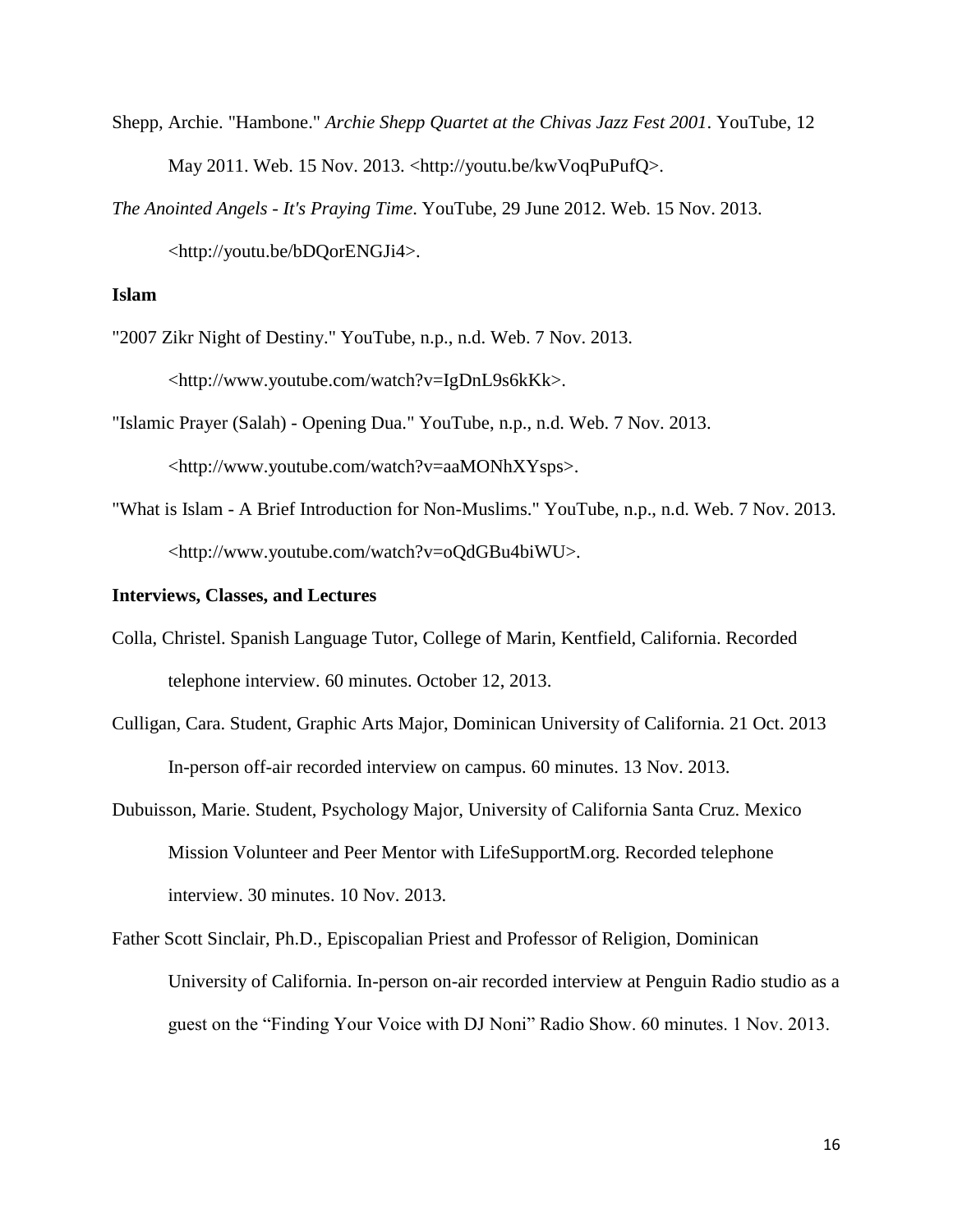- Imam Ali Saddiqui. Islamic Center of North Marin, Novato, California. Recorded interview/lecture at Marin Interfaith Council Annual Prayer Breakfast. May 2013.
- Kaur, Simran. Sikh Coalition, sikhcoalition.org. Recorded interview/lecture at Marin Interfaith Council Annual Prayer Breakfast. May 2013.
- Lynch, Gay, Ph.D., Professor of Religion, Dominican University of California. In-person off-air recorded interview at Penguin Radio studio. 60 minutes. 3 Nov. 2013.
- Makar-Belle, Anne. High school friend, Mill Valley, California. Recorded telephone interview. 60 minutes. October 12, 2013.
- Meade, Joanne, Buddhist Practioner. Buddhist Temple of Marin. Recorded interview/microphone check at Marin Interfaith Council Annual Prayer Breakfast. May 2013.
- Millholland, Chris. Recent graduate, Political Science Degree, University of California San Diego and volunteer production assistant with LifeSupportM.org. In-person off-air recorded interview at Marin Interfaith Council conference room. 60 minutes. 10 Oct. 2013.
- Novak, Philip Ph.D. Professor of Religion, Dominican University of California. Religions of the World, Class Audit. Lecture notes. Fall Semester, 2013.
- Novak, Philip, Ph.D., Professor of Religion, Dominican University of California. In-person offair recorded interview at Penguin Radio studio. 60 minutes. 13 Nov. 2013.

Rabbi Henry Shreibman, Ph.D., Recorded telephone interview. 30 minutes. 14 Nov. 2013.

Reverend Beverly Brewster, Sleepy Hollow Presbyterian Church, San Anselmo, California. Recorded telephone interview. 30 minutes. November 4, 2013.